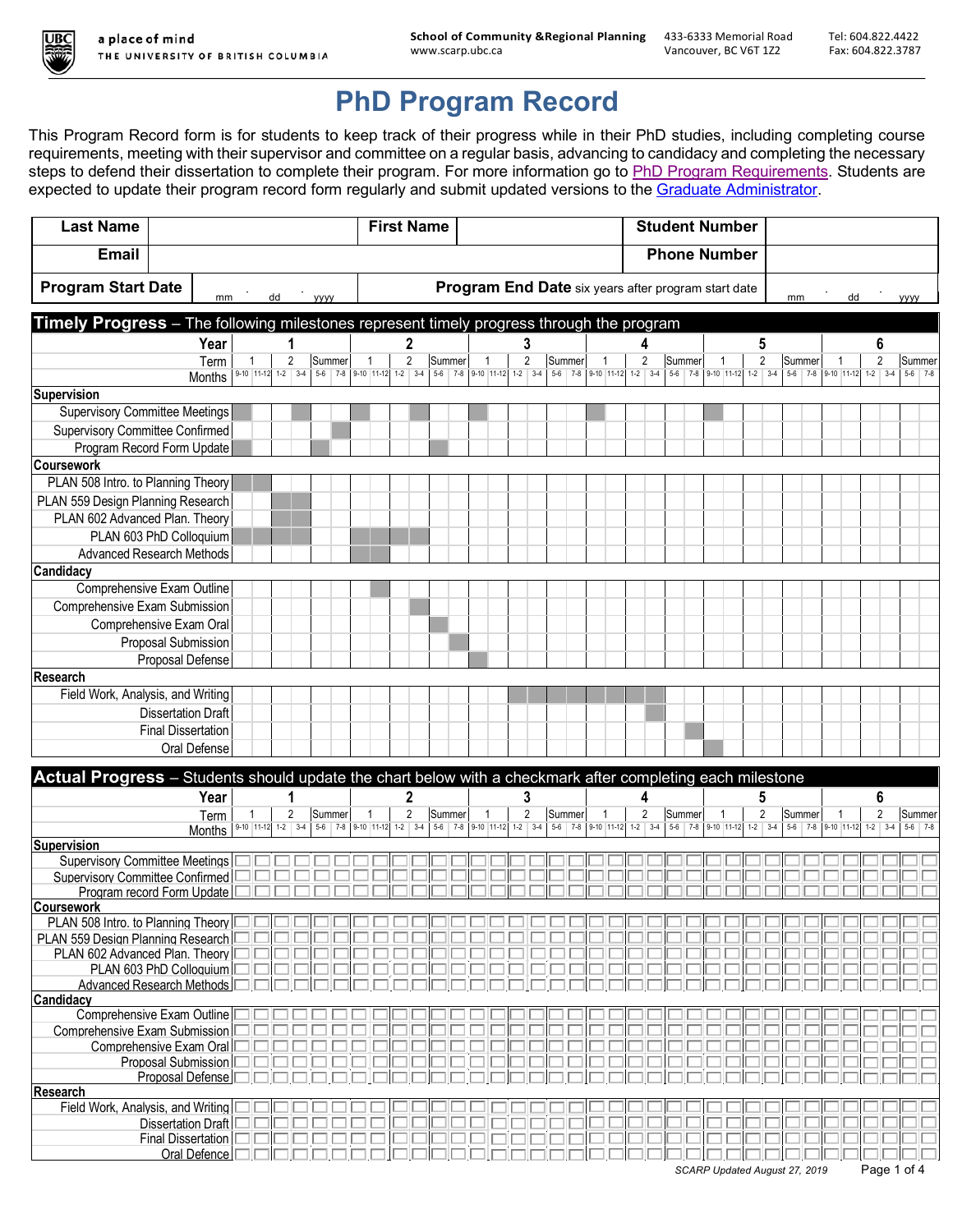## **Supervision**

#### **RESEARCH SUPERVISORY COMMITTEE**

Students should have their first committee meeting with their supervisor and the PhD program chair within the first month of beginning their program. The purpose of this meeting is to orient the student to doctoral studies in SCARP, determine an initial program of studies and assist in the timely establishment of the permanent Supervisory Committee.

The Supervisory Committee should be confirmed as soon as the research focus becomes clear and suitable members are identified and approved, and no later than **end of the first year.** The Supervisory Committee consists of the Research Supervisor and two other members, at least one of whom must be a SCARP faculty member and the other outside of SCARP. Approval is required by the Faculty of Graduate and Postdoctoral Studies (G+PS) if a committee member is a senior instructor, adjunct faculty, off-campus professional or faculty member at another university. The committee works closely with the student in defining their Comprehensive Examination Paper and in developing their Thesis Research Prospectus and Dissertation.

| <b>Committee</b>                               | <b>Name</b>      | <b>Email</b>                                |
|------------------------------------------------|------------------|---------------------------------------------|
| <b>Research Supervisor</b>                     | select from list | select from list                            |
| 2 <sup>nd</sup> SCARP Committee<br>Member      |                  |                                             |
| 3rd Committee Member<br>(non-SCARP)            |                  |                                             |
| 4 <sup>th</sup> Committee Member<br>(optional) |                  |                                             |
|                                                |                  | <b>Date Supervisory Committee Confirmed</b> |

*Once confirmed, <u>Graduate Administrator</u> must be notified to update student's file.*  $\frac{1}{\text{mm}}$  dd yyyy

### **SUPERVISORY COMMITTEE MEETINGS**

|                   |    |    | <b>Meeting Date</b> | <b>Supervisor's signature</b> | <b>Student's signature</b> |    |    | <b>Minutes submitted to</b><br><b>Graduate Administrator</b> |
|-------------------|----|----|---------------------|-------------------------------|----------------------------|----|----|--------------------------------------------------------------|
| Year 1            | mm | dd | уууу                |                               |                            | mm | dd | уууу                                                         |
| Year 1            | mm | dd | уууу                |                               |                            | mm | dd | уууу                                                         |
| Year <sub>2</sub> | mm | dd | уууу                |                               |                            | mm | dd | уууу                                                         |
| Year <sub>2</sub> | mm | dd | уууу                |                               |                            | mm | dd | уууу                                                         |
| Year <sub>3</sub> | mm | dd | уууу                |                               |                            | mm | dd | уууу                                                         |
| Year 4            | mm | dd | уууу                |                               |                            | mm | dd | уууу                                                         |
| Year 5            | mm | dd | <b>VYYY</b>         |                               |                            | mm | dd | <b>VYVY</b>                                                  |

## Coursework and Residency

Students are required to spend the first 24 months of their program in Vancouver, at UBC, completing coursework, meeting regularly with their supervisor, attending seminars and presentations, and benefiting from, and contributing to, student life.

**COURSE REQUIREMENTS** (Student must complete the following courses in the first two years of the program) PLAN 508 (3cr) Year 1 Introduction to Planning Theory **C** Course Audited PLAN 559 (3cr) Year 1 Design of Planning- and Policy-Oriented Research PLAN 602 (3cr) Year 1 Planning Theory Advanced Seminar (sometimes offered in year 2 only) PLAN 603 (3cr) Year 1 PhD Colloquium PLAN 603 (3cr) Year 2 PhD Colloquium \_\_\_\_\_\_\_\_ \_\_\_ \_\_\_\_\_ \_\_\_\_\_\_\_\_\_\_\_\_\_\_\_\_\_\_\_\_\_\_\_\_\_\_\_\_\_\_ *(Advanced Research Methods course)* **PLAN 649 Doctoral Dissertation Students must be registered in this course every term until they complete the program ELECTIVE COURSES** Students select course electives in consultation with their Supervisory Committee. The final requirements for program-related coursework is left to the discretion of the Committee and depends on the student's background preparation and research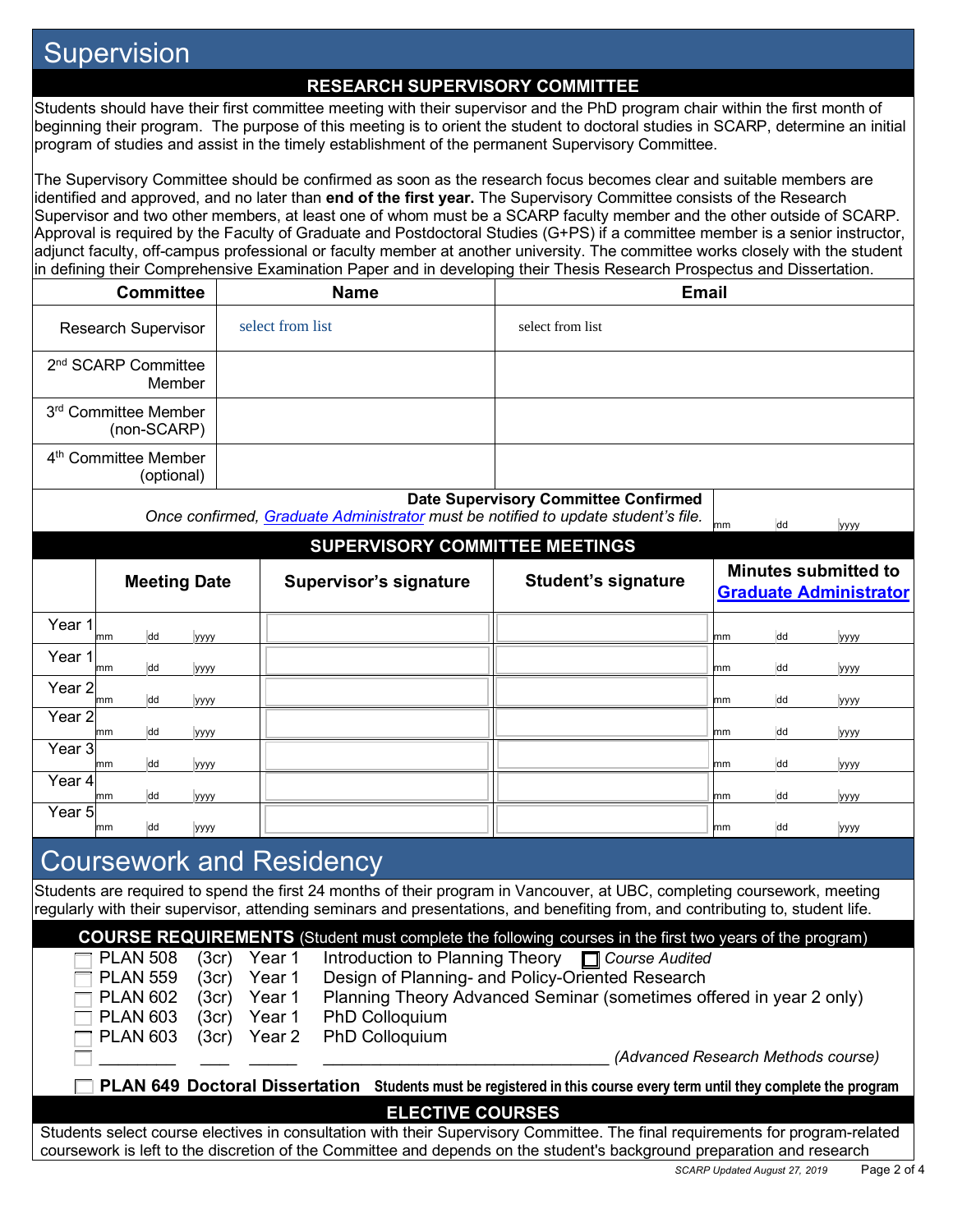| focus. PhD students generally use these courses to develop their expertise in a discipline relevant to their area of research.<br>Students may take elective courses in SCARP or outside of SCARP. Non-SCARP courses include courses in other UBC<br>departments or partner universities (via Western Deans' Agreement and/or Graduate Exchange Agreement). |               |  |                               |  |  |  |  |  |  |  |  |  |
|-------------------------------------------------------------------------------------------------------------------------------------------------------------------------------------------------------------------------------------------------------------------------------------------------------------------------------------------------------------|---------------|--|-------------------------------|--|--|--|--|--|--|--|--|--|
| <b>Course #</b>                                                                                                                                                                                                                                                                                                                                             | l Course Name |  | <b>Credits   Course Dates</b> |  |  |  |  |  |  |  |  |  |
|                                                                                                                                                                                                                                                                                                                                                             |               |  |                               |  |  |  |  |  |  |  |  |  |
|                                                                                                                                                                                                                                                                                                                                                             |               |  |                               |  |  |  |  |  |  |  |  |  |
|                                                                                                                                                                                                                                                                                                                                                             |               |  |                               |  |  |  |  |  |  |  |  |  |
|                                                                                                                                                                                                                                                                                                                                                             |               |  |                               |  |  |  |  |  |  |  |  |  |
|                                                                                                                                                                                                                                                                                                                                                             |               |  |                               |  |  |  |  |  |  |  |  |  |

## **Candidacy**

Students are expected to advance to candidacy **within 28 and no later than 36 months from the start of their program**. For more information go to PhD Program Requirements

**Candidacy Deadline (**36 months from programs start date)

dd yyyy

## **SCARP REQUIREMENTS FOR ADVANCEMENT TO CANDIDACY**

- **1. Successful Completion of Required Coursework** Students are required to attain a minimum grade of 80% (A-) in all required courses.
- **2. Successful Completion of Comprehensive Exam.** For more information go to PhD Program Requirements The comprehensive exam is in the form of a bibliographic and discursive essay and an oral exam to be completed in the following steps:
	- $\circ$  Submit an essay outline with references and reading list for the approval of the supervisory committee.
	- $\circ$  Once approved the student takes no longer than 12 weeks to complete the essay independently without assistance, review or discussion with anyone. Student schedules an oral exam date at this time.
	- $\circ$  Student submits essay to committee at least 2 weeks prior to oral exam.
	- $\circ$  Student passes oral exam and provides a brief presentation of the essay and answers questions by committee members.

### **3. Successful Defence of Research Proposal**

The research proposal consists of a title, problem statement, brief literature review, conceptual or theoretical framework, methods and anticipated contribution. The student is required to prepare the proposal in consultation with their Supervisory Committee. Once the proposal is approved by all members of the supervisory committee the research supervisor will invite an external examiner and schedule a defence. The Oral Defense is a public exam, includes a presentation, and requires the student to successfully respond to detailed questions by the examiner and committee to determine if the student is prepared to undertake the research.

| <b>Examining</b><br><b><u>ICommitteel</u></b> | <b>Examining Chair's</b><br><b>report to Graduate</b> |    |    |      | <b>Advancement to</b>  |    |    |      |
|-----------------------------------------------|-------------------------------------------------------|----|----|------|------------------------|----|----|------|
| <b>Chair</b>                                  | <b>Administrator</b>                                  | mm | dd | уууу | <b>Candidacy Date*</b> | mm | dd | уууу |

*\*Advancement to Candidacy form submitted by the Graduate Administrator to the Faculty of Graduate and Postdoctoral Studies for processing*

Once the student has advanced to Candidacy, they are considered a **"PhD Candidate"** and may begin fieldwork and writing their dissertation. **NOTE:** UBC theses and dissertations must conform to the formatting outlined by the Faculty of Graduate and Postdoctoral Studies (G+PS). Students are expected to refer to their Dissertation & Thesis Preparation section when drafting their dissertation.

| <b>AWARDS AND SCHOLARSHIPS RECEIVED</b> |               |    |             |             |    |    |             |
|-----------------------------------------|---------------|----|-------------|-------------|----|----|-------------|
| <b>Title of Award / Scholarship</b>     | <b>Amount</b> |    | <b>From</b> |             |    | To |             |
|                                         |               | mm | dd          | уууу        | mm | dd | уууу        |
|                                         |               | mm | dd          | уууу        | mm | dd | уууу        |
|                                         |               | mm | dd          | уууу        | mm | dd | уууу        |
|                                         |               | mm | dd          | уууу        | mm | dd | уууу        |
|                                         |               | mm | dd          | <b>YYYY</b> | mm | dd | <b>YYYY</b> |